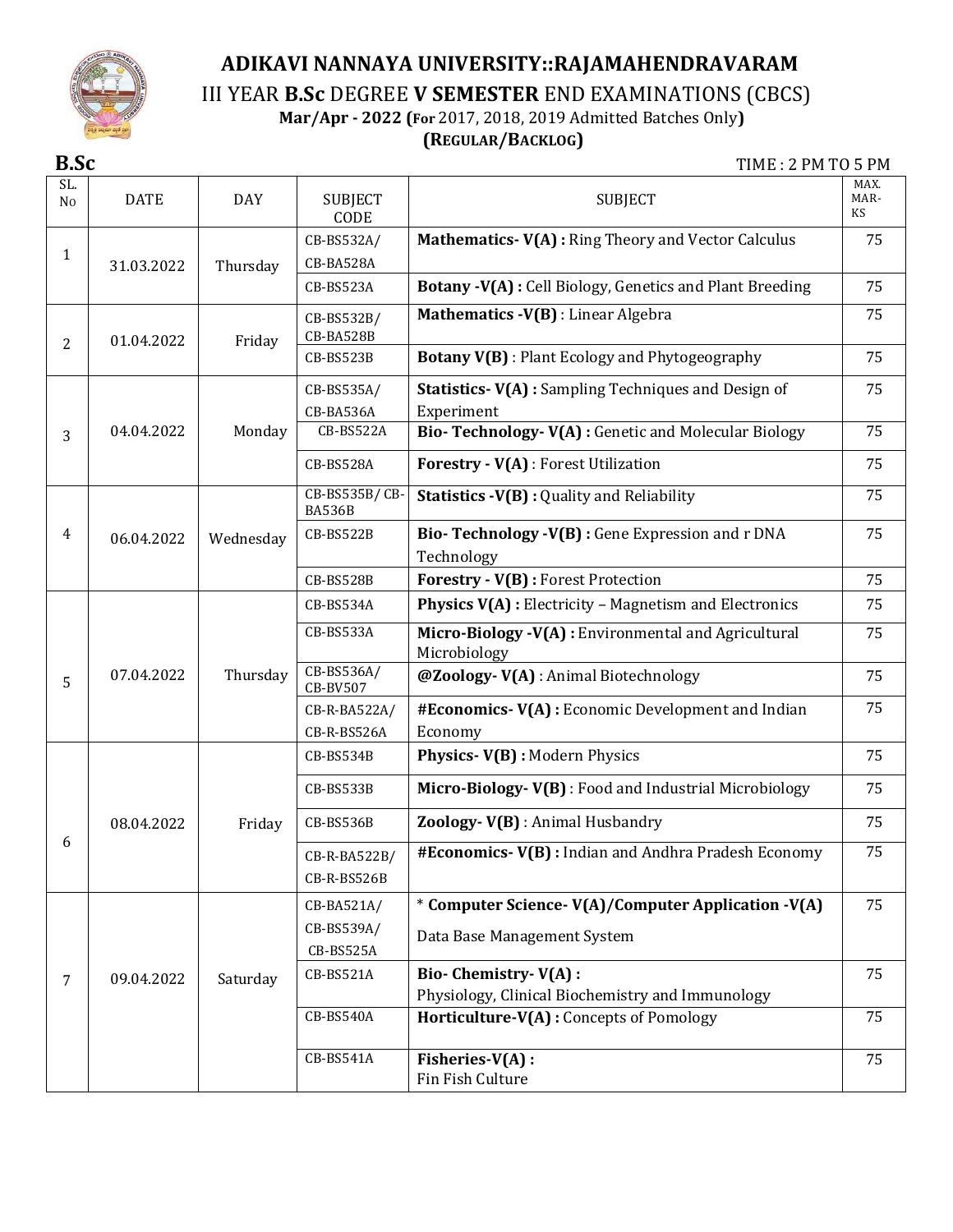|    |            |           | CB-BA521B/<br>CB-BS539B/<br>$CB-BSS25B$    | *Computer Science-V(B)/Computer Application-V(B)<br><b>Software Engineering</b> | 75 |
|----|------------|-----------|--------------------------------------------|---------------------------------------------------------------------------------|----|
|    |            |           | CB-BS521B                                  | Bio-Chemistry-V(B):                                                             | 75 |
| 8  |            |           |                                            | Molecular Biology and Recombinant DNA Technology                                |    |
|    | 11.04.2022 | Monday    | <b>CB-BS540B</b>                           | Horticulture-V(B):                                                              | 75 |
|    |            |           |                                            | Diseases of Horticulture Plants and their Management                            |    |
|    |            |           | CB-BS541B                                  | Fisheries-V(B):                                                                 | 75 |
|    |            |           |                                            | Shell Fish Culture                                                              |    |
|    | 12.04.2022 | Tuesday   | CB-BS524A/<br>CB-BS575/<br><b>CB-BV501</b> | $\oplus$ Chemistry - V(A) : Inorganic, Organic and Physical<br>Chemistry        | 75 |
| 9  |            |           | CB-BS531A                                  | Human Genetics-V(A) : Statistics and Informatics<br>in Human Genetics           | 75 |
|    |            |           | $CB-BSS27A$                                | Electronics - V(A) : Microprocessors(INTEL 8085)                                | 75 |
|    |            |           | CB-BS524B/<br>CB-BS576/<br>CB-BV502        | $\oplus$ Chemistry-V(B) : Inorganic, Organic and Physical<br>Chemistry          | 75 |
| 10 | 13.04.2022 | Wednesday | CB-BS531B                                  | Human Genetics-V(B) : Human Bio-Chemical and<br>Cytogenetic                     | 75 |
|    |            |           | CB-BS527B                                  | Electronics - V(B) : Consumer Electronics                                       | 75 |

# Common for B.A, B.Sc. \* Common for B.A(CA),B.Sc and B.Sc(CA). @ Common for B.Sc(Zoology) and B.Voc(IA&F)

Ꚛ Common for B.Sc , B.Sc(Forensic Science) and B.Voc(all courses)



# **ADIKAVI NANNAYA UNIVERSITY::RAJAMAHENDRAVARAM**

III YEAR **B.Sc(Forensic Science)** DEGREE **V SEMESTER** END EXAMINATIONS (CBCS)

**(REGULAR/BACKLOG)**

**Mar/Apr - 2022 (For** 2017, 2018, 2019 Admitted Batches Only**)**

**B.Sc(Forensic Science) TIME : 2 PM TO 5 PM** 

| SL.<br>N <sub>0</sub> | <b>DATE</b> | <b>DAY</b> | <b>SUBJECT</b><br>CODE                      | <b>SUBJECT</b>                                                       | MAX.<br><b>MARKS</b> |
|-----------------------|-------------|------------|---------------------------------------------|----------------------------------------------------------------------|----------------------|
| 1                     | 31.03.2022  | Thursday   | CB-BS 571                                   | Forensic Medicine and anthropology                                   | 75                   |
| 2                     | 04.04.2022  | Monday     | CB-BS 572                                   | <b>Forensic Toxicology</b>                                           | 75                   |
| 3                     | 06.04.2022  | Wednesday  | CB-BS 573                                   | <b>DNA Finger Printing</b>                                           | 75                   |
| 4                     | 07.04.2022  | Thursday   | CB-BS 574                                   | <b>Digital Forensics</b>                                             | 75                   |
| 5                     | 12.04.2022  | Tuesday    | CB-BS 575/<br>CB-BS524A/<br><b>CB-BV501</b> | $\oplus$ Chemistry-V(A)<br>Inorganic, Organic and Physical Chemistry | 75                   |
| 6                     | 13.04.2022  | Wednesday  | CB-BS 576/<br>CB-BS524B/<br><b>CB-BV502</b> | $\oplus$ Chemistry-V(B)<br>Inorganic, Organic and Physical Chemistry | 75                   |

Ꚛ Common for B.Sc , B.Sc(Forensic Science) and B.Voc(all courses)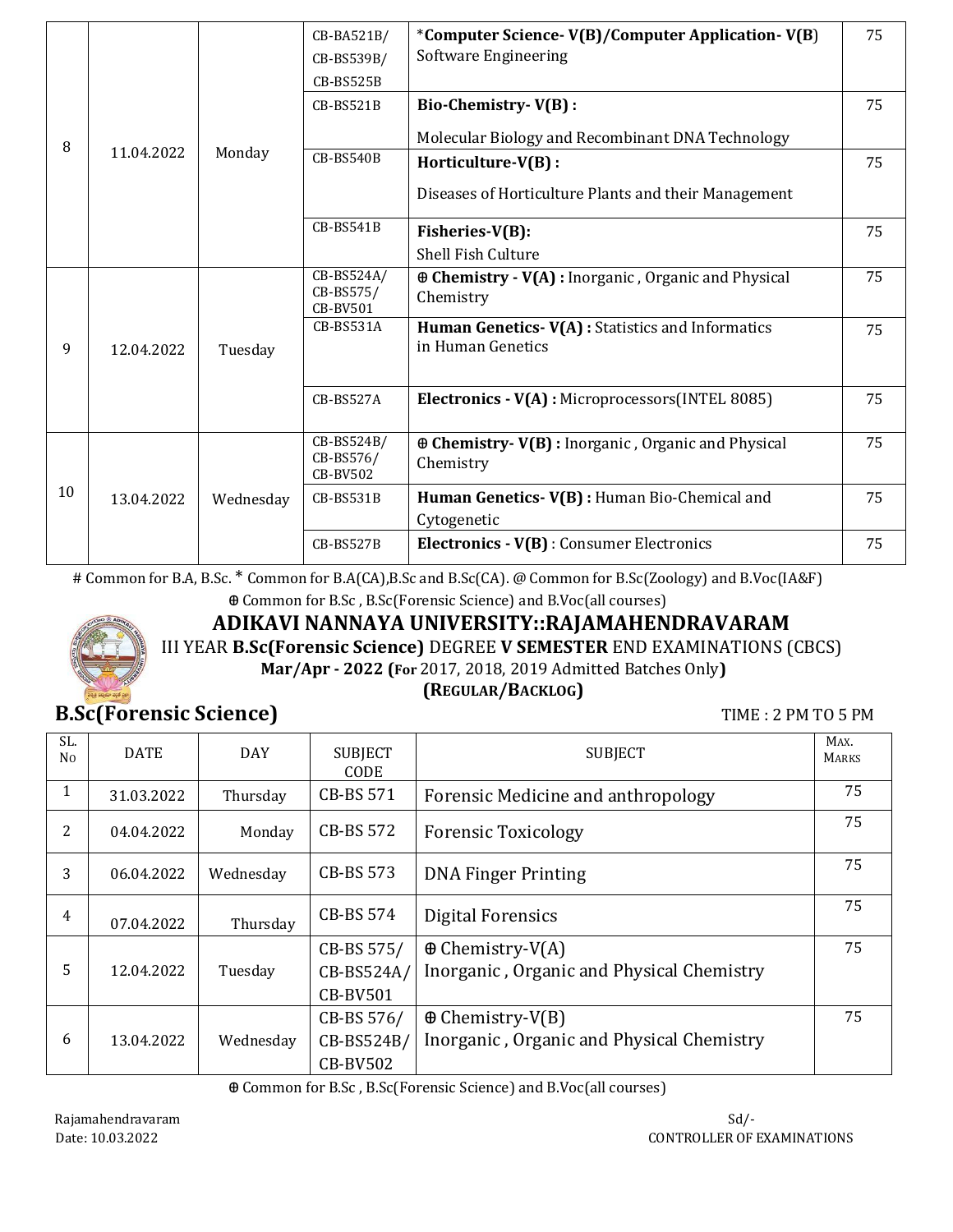III YEAR **B.Sc(Food Technology)** DEGREE **V SEMESTER** END EXAMINATIONS (CBCS)

## **Mar/Apr - 2022 (For** 2017, 2018, 2019 Admitted Batches Only**)**

#### **(REGULAR/BACKLOG)**

**B.Sc(Food Technology) TIME : 2 PM TO 5 PM** 

| SL.<br>No | <b>DATE</b> | <b>DAY</b> | <b>SUBJECT CODE</b> | <b>SUBJECT</b>                              | MAX.<br><b>MARKS</b> |
|-----------|-------------|------------|---------------------|---------------------------------------------|----------------------|
| 1         | 31.03.2022  | Thursday   | <b>CB-BS 585</b>    | Introduction to Computers and Statistics -I | 75                   |
| 2         | 04.04.2022  | Monday     | <b>CB-BS 586</b>    | <b>Food Processing Equipment -I</b>         | 75                   |
| 3         | 06.04.2022  | Wednesday  | <b>CB-BS 587</b>    | Food Packaging - I                          | 75                   |
| 4         | 07.04.2022  | Thursday   | <b>CB-BS 588</b>    | Food Quality and Certification - I          | 75                   |
| 5         | 09.04.2022  | Saturday   | <b>CB-BS 589</b>    | Food Additives -I                           | 75                   |
| 6         | 12.04.2022  | Tuesday    | <b>CB-BS 590</b>    | Food Trade and Business Management - I      | 75                   |



## **ADIKAVI NANNAYA UNIVERSITY::RAJAMAHENDRAVARAM** III YEAR **B.Sc(Animation)**DEGREE **V SEMESTER** END EXAMINATIONS (CBCS) **Mar/Apr - 2022 (For** 2017, 2018, 2019 Admitted Batches Only**) (REGULAR/BACKLOG)**

**B.Sc(Animation) TIME : 2 PM TO 4 PM** 

| SL.<br>N <sub>0</sub> | <b>DATE</b> | <b>DAY</b> | <b>SUBJECT</b><br>CODE | <b>SUBJECT</b>              | MAX.<br><b>MARKS</b> |
|-----------------------|-------------|------------|------------------------|-----------------------------|----------------------|
| 1                     | 31.03.2022  | Thursday   | CB-BS 591              | <b>Industry Orientation</b> | 50                   |
| 2                     | 06.04.2022  | Wednesday  | CB-BS 592              | <b>Game Design Theory</b>   | 50                   |
| 4                     | 09.04.2022  | Saturday   | CB-BS 593              | Compositing-II              | 50                   |
| 5                     | 12.04.2022  | Tuesday    | <b>CB-BS 594</b>       | Advanced 3D                 | 50                   |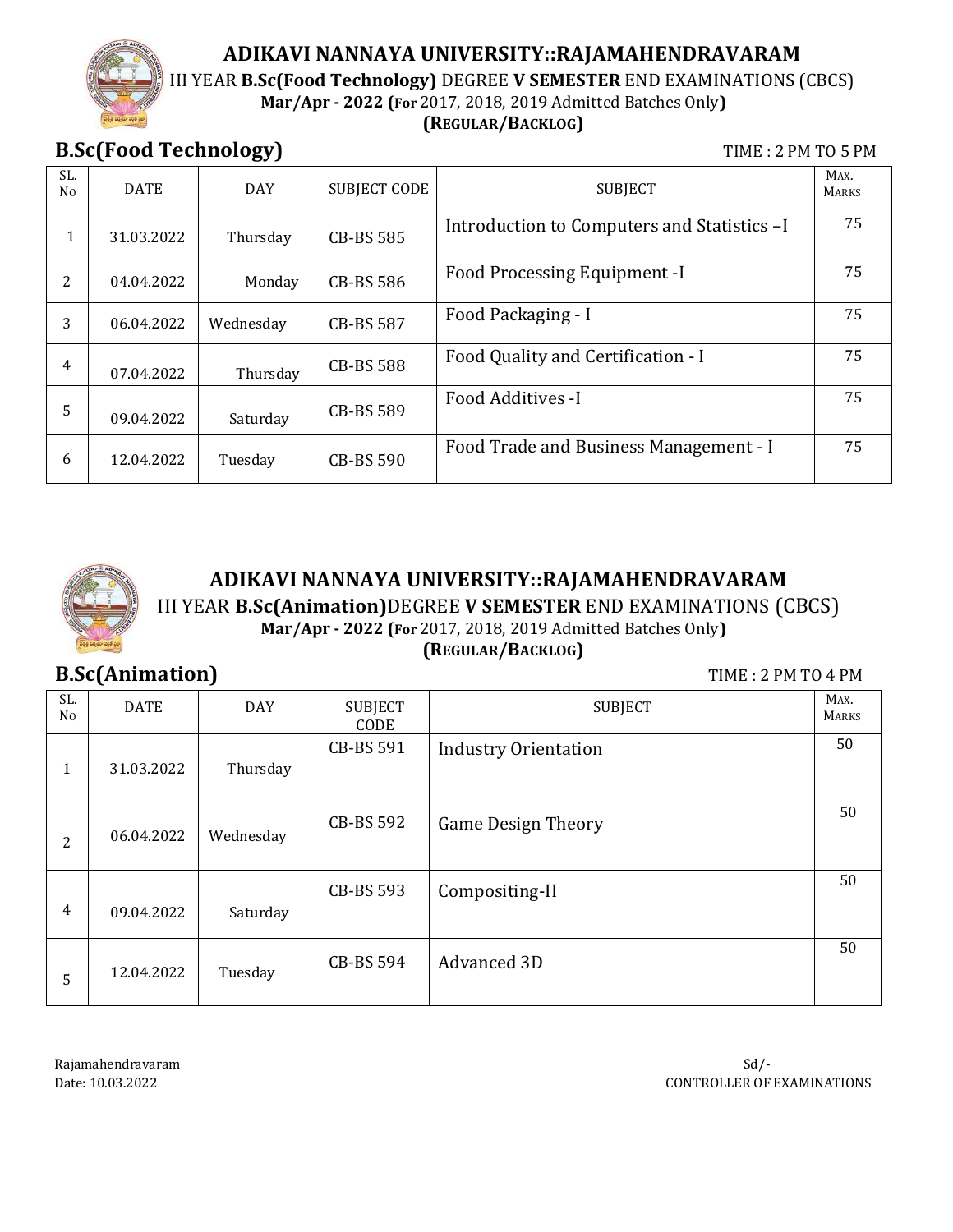

### **ADIKAVI NANNAYA UNIVERSITY :: RAJAMAHENDRAVARAM B.Voc (Bachelor of Vocation) Course V Semester (Regular) Mar/Apr - 2022 (For** 2018, 2019 Admitted Batches Only**) (REGULAR/BACKLOG)**

**B.Voc** TIME : 2 PM TO 5 PM

|              |             |            | <b>HORTICULTURE</b>                                                                                                                           | <b>AGRICULTURE</b>                                                                                                                         | <b>INDUSTRIAL</b><br><b>AQUACULTURE</b><br><b>AND</b><br><b>FISHERIES</b>                                                     | <b>FOOD</b><br><b>TECHNOLOGY</b>                                                                                                           |                            |
|--------------|-------------|------------|-----------------------------------------------------------------------------------------------------------------------------------------------|--------------------------------------------------------------------------------------------------------------------------------------------|-------------------------------------------------------------------------------------------------------------------------------|--------------------------------------------------------------------------------------------------------------------------------------------|----------------------------|
| S.No         | <b>Date</b> | <b>Day</b> | Name of the<br>Subject                                                                                                                        | Name of the<br>Subject                                                                                                                     | Name of the<br>Subject                                                                                                        | Name of the<br><b>Subject</b>                                                                                                              | <b>Max</b><br><b>Marks</b> |
| $\mathbf{1}$ | 31.03.2022  | Thursday   | Post Harvest<br>Technology of<br>Fruits<br>$(CB-BV524)$                                                                                       | Principles of<br>Seed Technology<br>$(CB-BV544)$                                                                                           | Fishery<br>Microbiology<br>$(CB-BV503)$                                                                                       | <b>Cereal Processing</b><br>$(CB-BV 586)$                                                                                                  | 75                         |
| 2            | 04.04.2022  | Monday     | Production<br>Technology of<br>Spices and<br><b>Plantation Crops</b><br>$(CB-BV525)$                                                          | Diseases of Field<br>Crops and their<br>Management<br>$(CB-BV545)$                                                                         | Fishery By-<br>Products<br>$(CB-BV504)$                                                                                       | Processing of<br>Milk and Milk<br>Products<br>$(CB-BV 587)$                                                                                | 75                         |
| 3            | 07.04.2022  | Thursday   | Introduction to<br>Agricultural<br><b>Extension</b> and<br>Entrepreneurship<br>Development<br>$(CB-BV526)$                                    | Introduction to<br>Agricultural<br>Economics and<br>Farm<br>Management<br>$(CB-BV546)$                                                     | @ Zoology -<br>V(A)<br>Animal<br>Bio-Technology<br>Chemistry<br>$(CB-BV507/$<br><b>CB-BS536A)</b>                             | Processing of<br>Meat and Meat<br>Products<br>$(CB-BV 588)$                                                                                | 75                         |
| 4            | 09.04.2022  | Saturday   | Protected<br>Cultivation of<br>Horticultural<br>Crops<br>$(CB-BV527)$                                                                         |                                                                                                                                            | <b>Fish Processing</b><br>Technology and<br><b>Quality Control</b><br>$(CB-BV505)$                                            | Processing of<br>Spices and<br><b>Plantation Crops</b><br>$(CB-BV 589)$                                                                    | 75                         |
| 5            | 12.04.2022  | Tuesday    | $\oplus$ Chemistry-V(A)<br>Inorganic,<br>Organic and<br>Physical<br>Chemistry<br>$(CB-BS 575/$<br>CB-BS524A/<br>CB-BV501)                     | ⊕ Chemistry-<br>V(A)<br>Inorganic,<br>Organic and<br>Physical<br>Chemistry<br>$(CB-BS 575/$<br>CB-BS524A/<br><b>CB-BV501)</b>              | ⊕ Chemistry-<br>V(A)<br>Inorganic,<br>Organic and<br>Physical<br>Chemistry<br>$(CB-BS 575/$<br>CB-BS524A/<br><b>CB-BV501)</b> | ⊕ Chemistry-<br>V(A)<br>Inorganic,<br>Organic and<br>Physical<br>Chemistry<br>$(CB-BS 575/$<br>CB-BS524A/<br><b>CB-BV501)</b>              | 75                         |
| 6            | 13.04.2022  | Wednesday  | $\oplus$ Chemistry-V(B)<br>Inorganic,<br>Organic and<br>Physical<br>Chemistry<br>Chemistry<br>$(CB-BS 576/$<br>CB-BS524B/<br><b>CB-BV502)</b> | ⊕ Chemistry-<br>V(B)<br>Inorganic,<br>Organic and<br>Physical<br>Chemistry<br>Chemistry<br>$(CB-BS 576/$<br>CB-BS524B/<br><b>CB-BV502)</b> | Fisheries<br>Management<br>$(CB-BV506)$                                                                                       | ⊕ Chemistry-<br>V(B)<br>Inorganic,<br>Organic and<br>Physical<br>Chemistry<br>Chemistry<br>$(CB-BS 576/$<br>CB-BS524B/<br><b>CB-BV502)</b> | 75                         |

Ꚛ Common for B.Sc , B.Sc(Forensic Science) and B.Voc(Courses) @ Common for B.Sc and B.Voc(IA&F)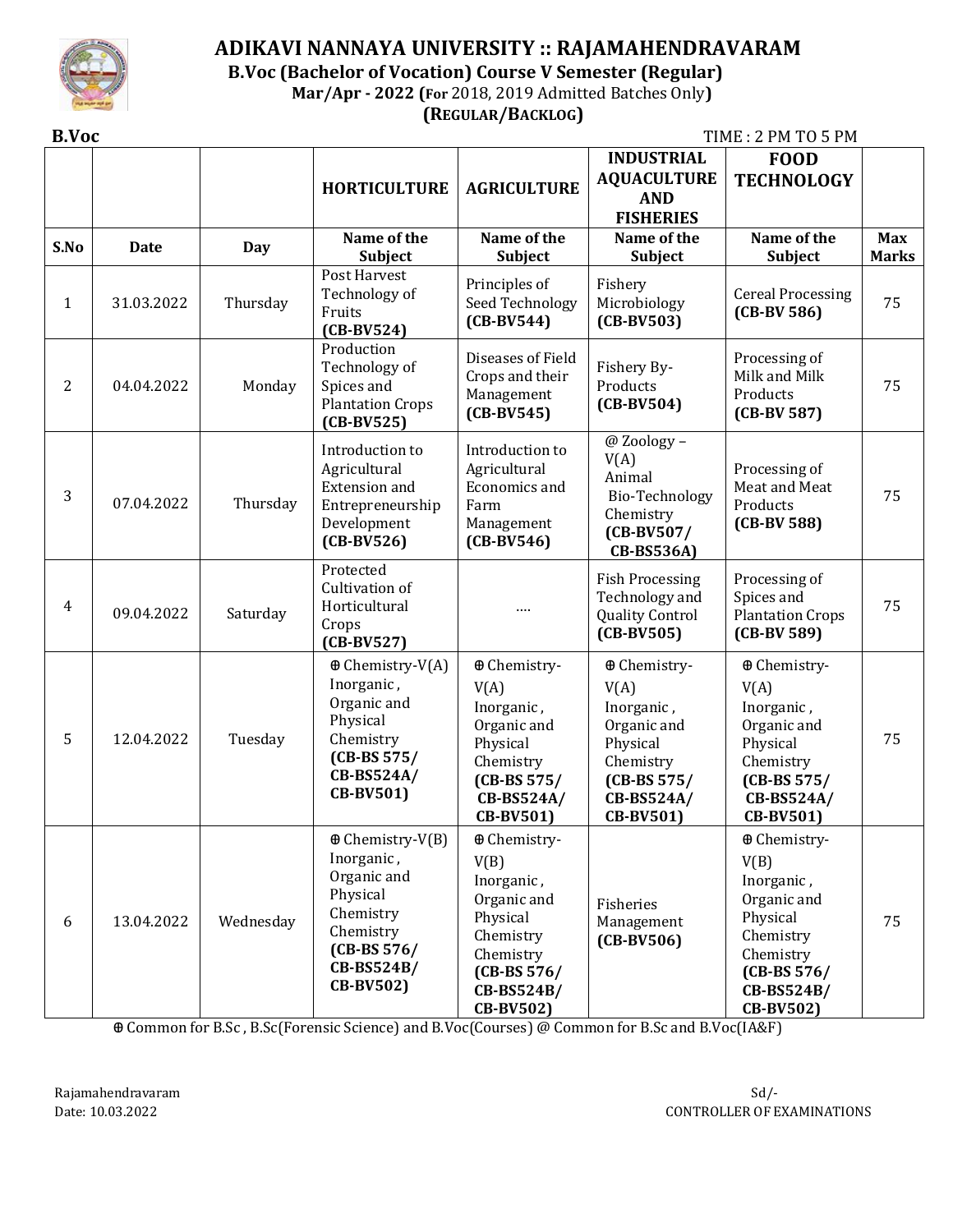

## **ADIKAVI NANNAYA UNIVERSITY::RAJAMAHENDRAVARAM** III YEAR **B.Com(General)** DEGREE **V SEMESTER** END EXAMINATIONS (CBCS) **Mar/Apr - 2022 (For** 2017, 2018, 2019 Admitted Batches Only**)**

#### **(REGULAR/BACKLOG)**

**B.COM(GEN)** TIME : 2 PM TO 5 PM

| SL.<br>N <sub>0</sub> | <b>DATE</b> | <b>DAY</b> | <b>SUBJECT</b><br>CODE       | <b>SUBJECT</b>                                                                   | MAX.<br><b>MARKS</b> |
|-----------------------|-------------|------------|------------------------------|----------------------------------------------------------------------------------|----------------------|
| $\mathbf{1}$          | 31.03.2022  | Thursday   | CB-BC511/<br>CB-BC541        | © Business Leadership<br>$(Time: 2 pm - 4 pm)$                                   | 50                   |
| 2                     | 04.04.2022  | Monday     | CB-BC512/<br><b>CB-BC542</b> | © Cost Accounting                                                                | 75                   |
| 3                     | 06.04.2022  | Wednesday  | CB-BC514/<br>CB-BC544        | © Commercial Geography                                                           | 75                   |
| 4                     | 07.04.2022  | Thursday   | <b>CB-BC513</b>              | <b>Goods and Service Tax Fundamentals</b>                                        | 75                   |
|                       |             |            |                              | <b>Elective Paper - I</b>                                                        |                      |
|                       |             |            | <b>CB-BC515</b>              | E-Commerce : E-Commerce                                                          | 75                   |
|                       |             |            | CB-BC517                     | <b>Retailing: Purchase Management</b>                                            | $\overline{75}$      |
|                       |             |            | CB-BC519                     | <b>Corporate Accounting: Accounting and Auditing Standards</b>                   | 75                   |
|                       |             |            | <b>CB-BC521</b>              | <b>Security Market Operations: Financial Markets</b>                             | 75                   |
|                       | 09.04.2022  |            | <b>CB-BC523</b>              | <b>Banking And Financial Services: Central Banking</b>                           | 75                   |
| 5                     |             | Saturday   | CB-BC525                     | Taxation: Assessment of Tax (Individual, Huf, Partnership)                       | 75                   |
|                       |             |            | <b>CB-BC527</b>              | Insurance : Life Insurance                                                       | 75                   |
|                       |             |            | CB-BC529                     | <b>Logistics &amp;Supply Chain Management:</b><br>Logistics Management - Surface | 75                   |
|                       |             |            | CB-BC531                     | Advertising And Sales Promotion: Advertising and Media<br>Planning               | 75                   |
|                       |             |            | CB-BC545/<br><b>CB-BC533</b> | © Computer Applications : Programming In C                                       | 75                   |
|                       |             |            |                              | <b>Elective Paper-II</b>                                                         |                      |
|                       |             |            | CB-BC516                     | <b>E-Commerce</b> : Business Networks                                            | 75                   |
|                       |             |            | <b>CB-BC518</b>              | <b>Retailing: Store Management</b>                                               | 75                   |
|                       |             |            | <b>CB-BC520</b>              | <b>Corporate Accounting: Accounting for Government</b><br>Entities               | 75                   |
|                       |             |            | <b>CB-BC522</b>              | <b>Security Market Operations: Stock Market Operations</b>                       | 75                   |
|                       |             |            | <b>CB-BC524</b>              | Banking And Financial Services : Rural and Farm Credit                           | 75                   |
| 6                     | 11.04.2022  | Monday     | <b>CB-BC526</b>              | <b>Taxation: Corporate Taxation</b>                                              | 75                   |
|                       |             |            | <b>CB-BC528</b>              | <b>Insurance</b> : Non - Life Insurance                                          | 75                   |
|                       |             |            | CB-BC530                     | Logistics & Supply Chain Management: Logistics<br>Management - Air and Sea       | 75                   |
|                       |             |            | <b>CB-BC532</b>              | <b>Advertising And Sales Promotion: Brand Management</b>                         | 75                   |
|                       |             |            | CB-BC534/<br>CB-BC546        | © Computer Applications : Database Management System                             | 75                   |
| 7                     | 13.04.2022  | Wednesday  | CB-BC535/<br>CB-BC547        | © Computer Applications : Web Technology                                         | 75                   |

**©** Common for B.Com (Gen & CA)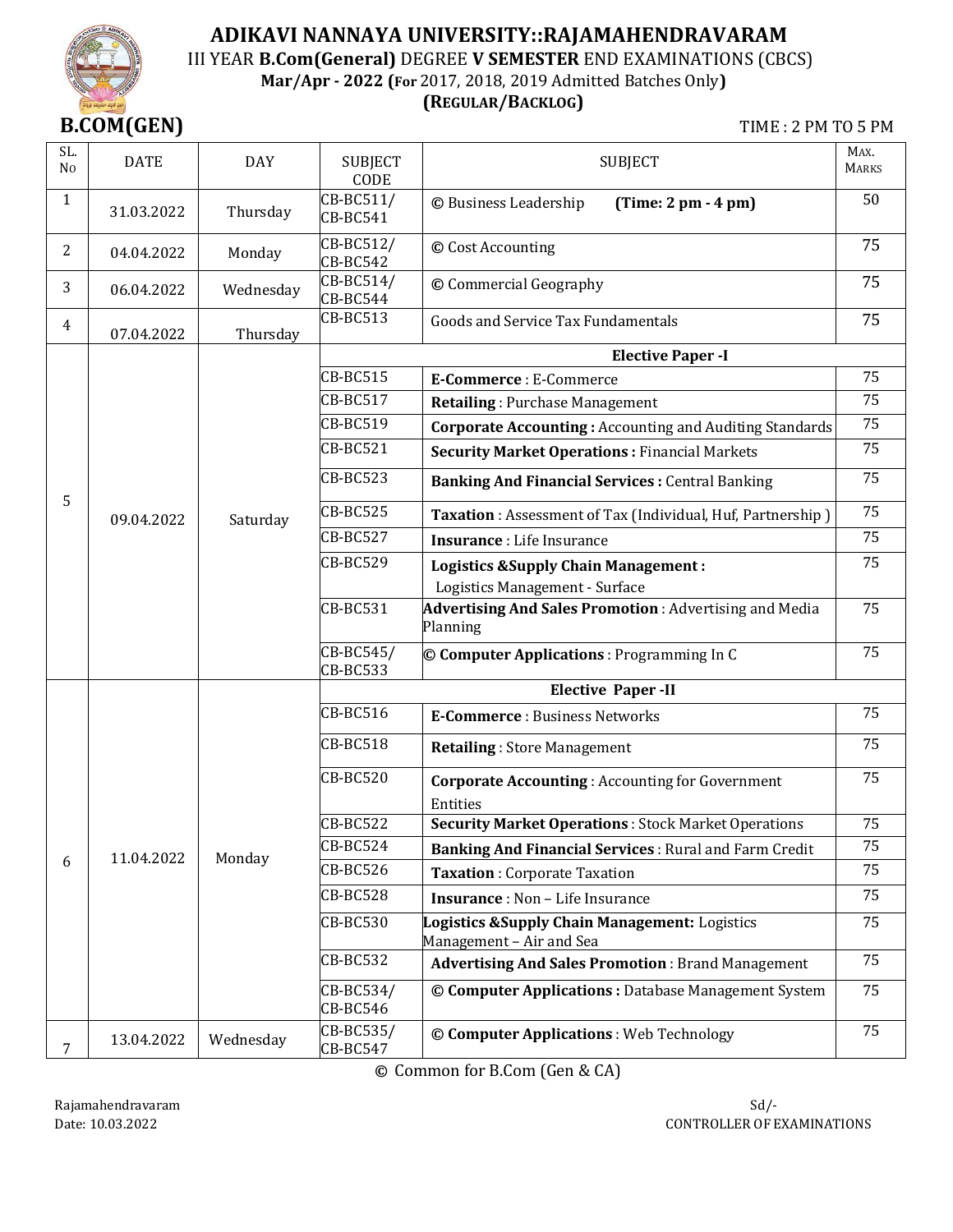

# **ADIKAVI NANNAYA UNIVERSITY::RAJAMAHENDRAVARAM** III YEAR **B.Com(CA)** DEGREE **V SEMESTER** END EXAMINATIONS (CBCS) **Mar/Apr - 2022 (For** 2017, 2018, 2019 Admitted Batches Only**)**

**(REGULAR/BACKLOG)**

**B.COM(CA) TIME : 2 PM TO 5 PM** 

|                       | ונש ויישטיש |            |                              |                                                        |                      |
|-----------------------|-------------|------------|------------------------------|--------------------------------------------------------|----------------------|
| SL.<br>N <sub>0</sub> | <b>DATE</b> | <b>DAY</b> | <b>SUBJECT CODE</b>          | <b>SUBJECT</b>                                         | MAX.<br><b>MARKS</b> |
| 1                     | 31.03.2022  | Thursday   | CB-BC511/<br><b>CB-BC541</b> | © Business Leadership<br>$(Time: 2 pm - 4 pm)$         | 50                   |
| 2                     | 04.04.2022  | Monday     | CB-BC512/<br><b>CB-BC542</b> | © Cost Accounting                                      | 75                   |
| 3                     | 06.04.2022  | Wednesday  | CB-BC514/<br>CB-BC544        | © Commercial Geography                                 | 75                   |
| 4                     | 07.04.2022  | Thursday   | <b>CB-BC543</b>              | <b>Taxation</b>                                        | 75                   |
| 5                     | 09.04.2022  | Saturday   | <b>CB-N-BC 545</b>           | <b>Banking Theory and Practice</b>                     | 75                   |
| 6                     | 11.04.2022  | Monday     | CB-BC534/<br><b>CB-BC546</b> | © Computer Applications:<br>Database Management System | 75                   |
| 7                     | 13.04.2022  | Wednesday  | CB-BC535/<br><b>CB-BC547</b> | © Computer Applications:<br>Web Technology             | 75                   |

**©** Common for B.Com (Gen & CA)

Rajamahendravaram Sd/-

Date:10.03.2022 CONTROLLER OF EXAMINATIONS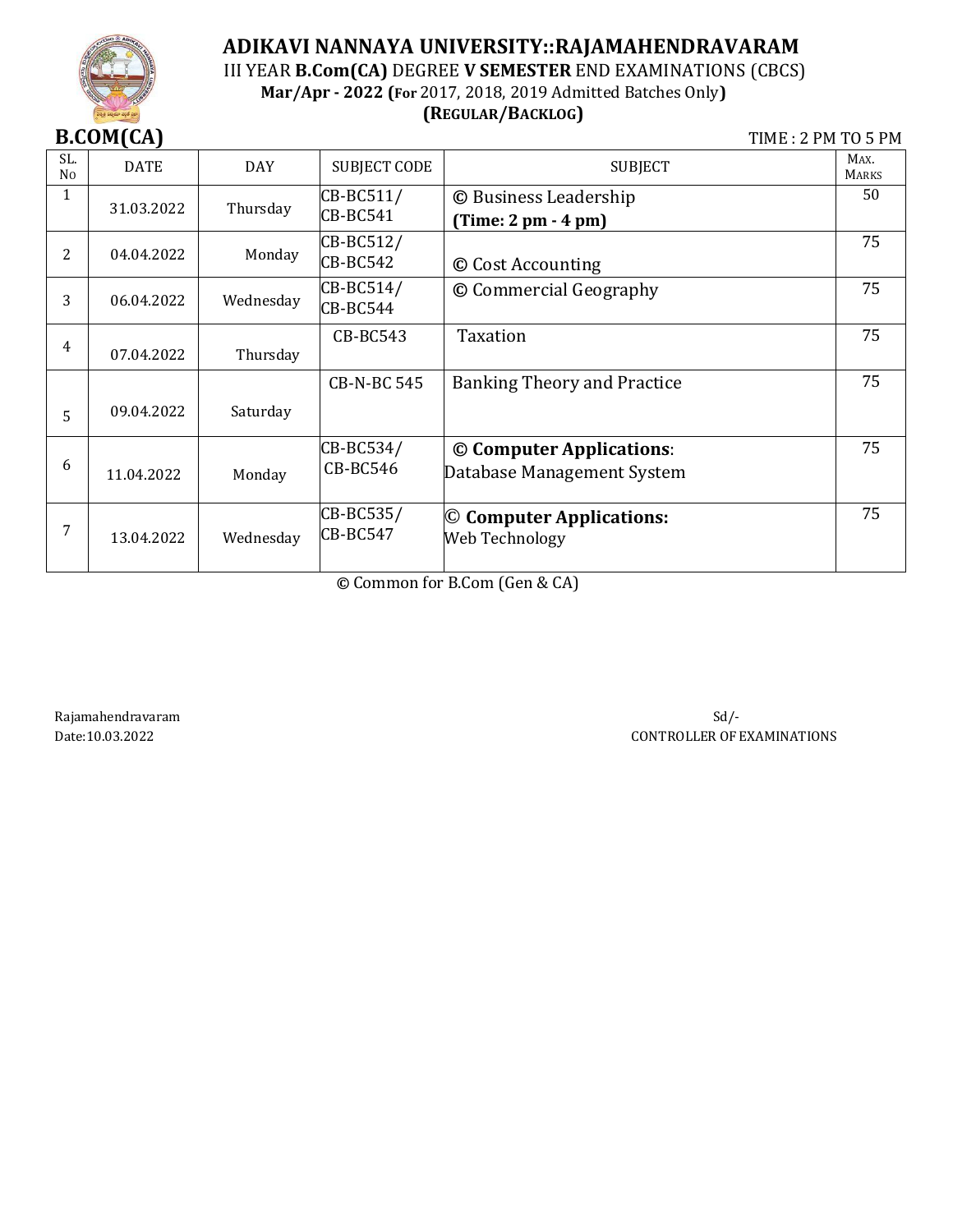

III YEAR **B.A** DEGREE **V SEMESTER** END EXAMINATIONS (CBCS)

**Mar/Apr - 2022 (For** 2017, 2018, 2019 Admitted Batches Only**)**

## **(REGULAR/BACKLOG)**

**B.A** TIME : 2 PM TO 5 PM

| SL.<br>N <sub>O</sub> | <b>DATE</b> | <b>DAY</b> | <b>SUBJECT</b><br>CODE      | <b>SUBJECT</b>                                                                                                                                                         | MAX.<br><b>MARK</b><br>S. |
|-----------------------|-------------|------------|-----------------------------|------------------------------------------------------------------------------------------------------------------------------------------------------------------------|---------------------------|
| $\mathbf{1}$          |             |            | CB-BA526A                   | History - $V(A)$<br>Age of Rationalism and Humanism the World Between 15 <sup>th</sup><br>and 18 <sup>th</sup> Centuries (History of Modern World (1453 -1821 AD))     | 75                        |
|                       | 31.03.2022  | Thursday   | CB-BA532A                   | Psychology - V(A) : Child Psychology                                                                                                                                   | 75                        |
|                       |             |            | <b>CB-BA571</b>             | <b>BA (Philosophy)</b> : Eastern Philosophy - Contemporary Indian<br>Philosophy                                                                                        | 75                        |
| 2                     | 01.04.2022  | Friday     | CB-BA526B                   | History-V(B)<br>History and Culture of Andhra Desa<br>(12 <sup>th</sup> To 19 <sup>th</sup> Century AD) (History and Culture of Andhra from<br>Satavahanas to 1857 AD) | 75                        |
|                       |             |            | CB-BA532B                   | Psychology - V(B) : Educational Psychology                                                                                                                             | 75                        |
|                       |             |            | CB-BA572                    | BA (Philosophy) : History of Contemporary Western<br>Philosophy                                                                                                        | 75                        |
|                       | 04.04.2022  | Monday     | CB-BA537A                   | Special Telugu -V(A) : Special Telugu                                                                                                                                  | 75                        |
|                       |             |            | CB-BA533A                   | <b>Public Administration -V(A): Public Policy</b>                                                                                                                      | 75                        |
| 3                     |             |            | CB-BA523A                   | <b>Special English -V(A):</b> An Outline of 20 <sup>th</sup> Century Literature - V                                                                                    | 75                        |
|                       |             |            | CB-BA534A                   | Social Work - V(A) : Fields of Social Work                                                                                                                             | 75                        |
|                       |             |            | <b>CB-BA573</b>             | <b>BA (Philosophy):</b> Systematic Philosophy<br>Man as Ethical and Religious                                                                                          | 75                        |
|                       |             |            | CB-BA537B                   | Special Telugu -V(B) : Special Telugu                                                                                                                                  | 75                        |
|                       |             |            | CB-BA533B                   | Public Administration -V(B) : E-Governance in India                                                                                                                    | 75                        |
| 4                     | 06.04.2022  | Wednesday  | CB-BA523B                   | Special English-V(B) : Glimpses of World Literature                                                                                                                    | 75                        |
|                       |             |            | CB-BA534B                   | Social Work-V(B) : Non-Governmental Organizations                                                                                                                      | 75                        |
|                       |             |            | CB-BA574                    | <b>BA (Philosophy):</b> Systematic Philosophy<br><b>Cosmology and Metaphysics</b>                                                                                      | 75                        |
|                       |             |            | CB-R-BA527A                 | Journalism & Mass Communications -V(A) -<br>Public Relations and Corporate Communication                                                                               | 75                        |
| 5                     | 07.04.2022  | Thursday   | <b>CB-BA575</b>             | <b>BA (Philosophy): Principles of Sociology</b>                                                                                                                        | 75                        |
|                       |             |            | CB-R-BA522A/<br>CB-R-BS526A | # Economics-V(A) : Economic Development and Indian<br>Economy                                                                                                          | 75                        |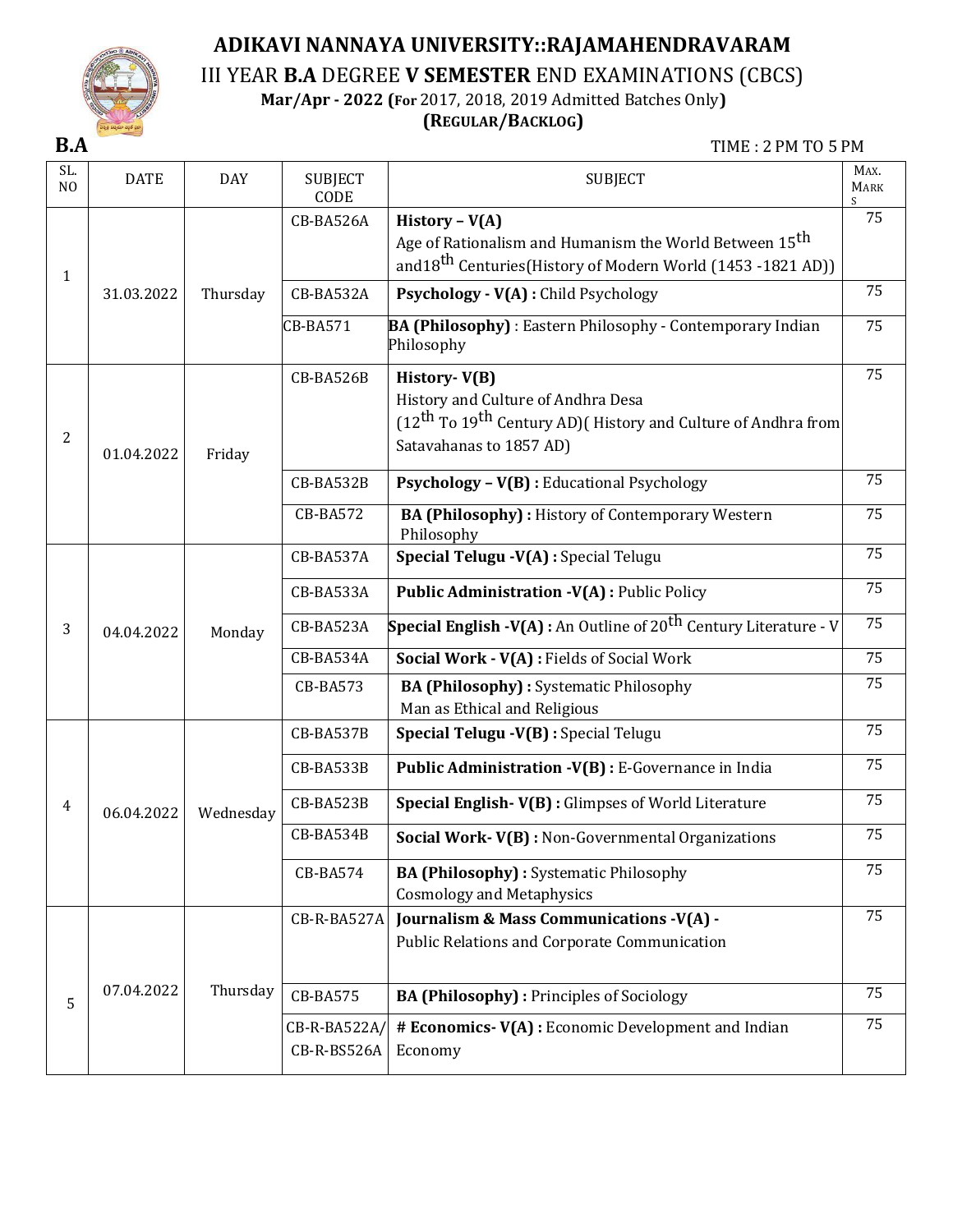|    |            |           | <b>CB-BA576</b>         | <b>BA (Philosophy):</b> Abnormal Psychology                                    | 75 |
|----|------------|-----------|-------------------------|--------------------------------------------------------------------------------|----|
|    |            |           | CB-R-BA527B             | Journalism & Mass Communications - V(B)-                                       | 75 |
| 6  | 08.04.2022 | Friday    |                         | <b>Media Laws and Ethics</b>                                                   |    |
|    |            |           | CB-R-BA522B/            | #Economics -V(B) : Indian and Andhra Pradesh                                   | 75 |
|    |            |           | CB-R-BS526B             | Economy                                                                        |    |
|    |            |           | CB-BA535A               | <b>Sociology- V(A): Social Demography</b>                                      | 75 |
|    |            |           | CB-BA524A/<br>CB-BS529A | <b>Geography -V(A)</b> : Economic Geography                                    | 75 |
|    |            |           | CB-BA525A               | Human resource management -V(A)                                                | 75 |
| 7  | 09.04.2022 | Saturday  |                         | Employee Welfare and Labor Administration                                      |    |
|    |            |           | CB-BA539A               | <b>Local Self Government - V(A)</b><br>Local Organizations and Development     | 75 |
|    |            |           | CB-BA521A/              | * Computer Applications -V(A) : Database                                       | 75 |
|    |            |           | CB-BS539A/              | <b>Management Systems</b>                                                      |    |
|    |            |           | CB-BS525A               |                                                                                |    |
|    |            |           | CB-BA535B               | Sociology-V(B) : Society and Education                                         | 75 |
|    |            |           | CB-BA524B/<br>CB-BS529B | <b>Geography-V(B)</b> : Introduction to Remote Sensing                         | 75 |
|    |            |           | CB-BA525B               | Human Resource Management-V(B) : Elements of                                   | 75 |
| 8  | 11.04.2022 | Monday    |                         | Labor Legislation                                                              |    |
|    |            |           | CB-BA539B               | <b>Local Self Government - V(B)</b><br>Local Organizations and its Development | 75 |
|    |            |           | CB-BA521B/              | * Computer Applications- V(B) : Software                                       | 75 |
|    |            |           | CB-BS539B/              | Engineering                                                                    |    |
|    |            |           | CB-BS525B               |                                                                                |    |
|    |            |           | CB-BA531A               | Political Science(Politics) - V(A) : Indian Political                          | 75 |
| 9  | 12.04.2022 | Tuesday   |                         | Thought                                                                        |    |
|    |            |           | CB-BA531B               | Political Science(Politics) -V(B) : Western Political                          | 75 |
| 10 | 13.04.2022 | Wednesday |                         | Thought                                                                        |    |

# Common for B.A, B.Sc. \* Common for B.A(CA), B.Sc and B.Sc(CA)

Rajamahendravaram Sd/-

Date: 10.03.2022 CONTROLLER OF EXAMINATIONS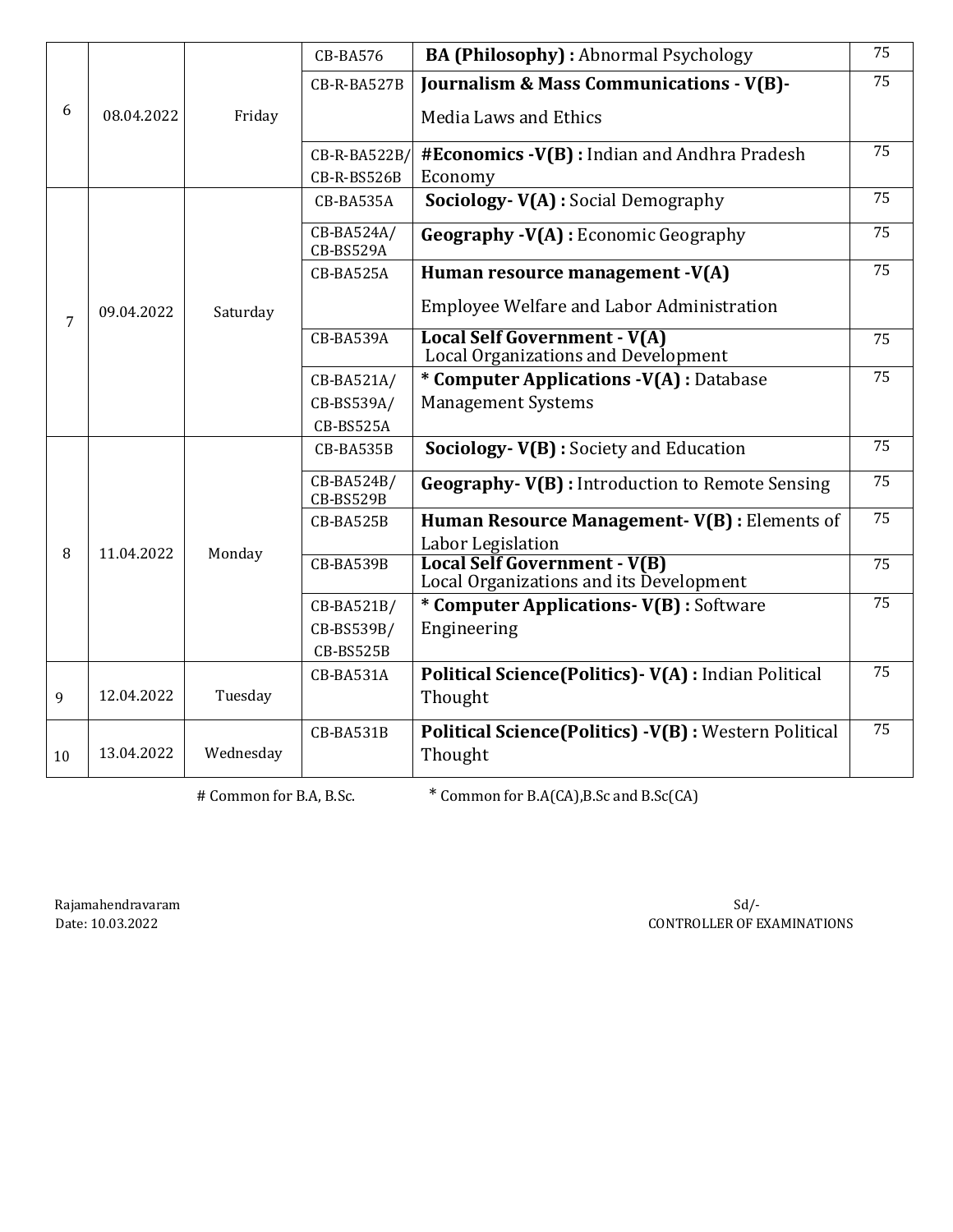

## **ADIKAVI NANNAYA UNIVERSITY::RAJAMAHENDRAVARAM** III YEAR **B.C.A** DEGREE **V SEMESTER** END EXAMINATIONS (CBCS) **Mar/Apr - 2022 (For** 2017, 2018, 2019 Admitted Batches Only**)**

## **(REGULAR/BACKLOG)**

**BCA** TIME : 2 PM TO 5 PM

| SL.<br>N <sub>0</sub> | <b>DATE</b> | <b>DAY</b> | <b>SUBJECT CODE</b> | <b>SUBJECT</b>                        | MAX.<br><b>MARKS</b> |
|-----------------------|-------------|------------|---------------------|---------------------------------------|----------------------|
| $\mathbf{1}$          | 31.03.2022  | Thursday   | CB-R-BC561          | Software Engineering                  | 75                   |
| 2                     | 04.04.2022  | Monday     | CB-R-BC562          | <b>Network Security</b>               | 75                   |
| 3                     | 06.04.2022  | Wednesday  | CB-R-BC563          | 00AD                                  | 75                   |
|                       |             |            |                     | Elective - I                          |                      |
|                       | 09.04.2022  |            | CB-R-BC564          | Data Mining and Ware Housing          | 75                   |
| $\overline{4}$        |             | Saturday   | CB-R-BC565          | <b>Computer Forensics</b>             | 75                   |
|                       |             |            | <b>CB-R-BC566</b>   | <b>Computer Networks</b>              | 75                   |
|                       |             |            |                     | Elective - II                         |                      |
|                       |             |            | CB-R-BC567          | <b>Principles of Animation</b>        | 75                   |
| 5                     | 12.04.2022  | Tuesday    | CB-R-BC568          | <b>Android Basics</b>                 | 75                   |
|                       |             |            | CB-R-BC569          | <b>Software Testing Methodologies</b> | 75                   |

Rajamahendravaram Sd/-

Date:10.03.2022 CONTROLLER OF EXAMINATIONS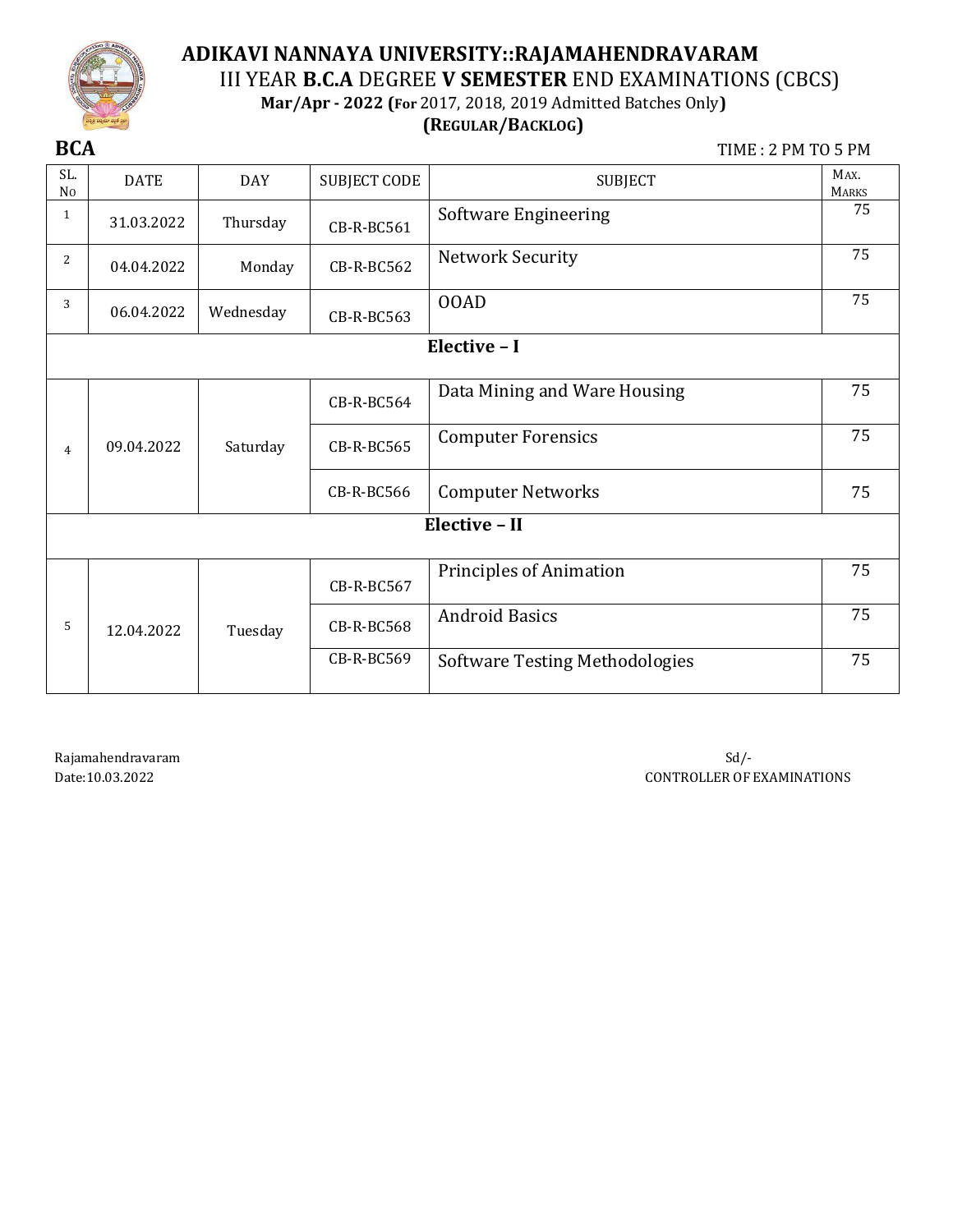

III YEAR **B.B.A & B.B.A(DM)**DEGREE **V SEMESTER** END EXAMINATIONS (CBCS)

**Mar/Apr - 2022 (For** 2017, 2018, 2019 Admitted Batches Only**)**

## **(REGULAR/BACKLOG)**

**BBA** TIME : 2 PM TO 5 PM

| SL.<br>N <sub>0</sub> | <b>DATE</b> | <b>DAY</b> | <b>SUBJECT CODE</b> | <b>SUBJECT</b>                                                                | MAX.<br><b>MARKS</b> |
|-----------------------|-------------|------------|---------------------|-------------------------------------------------------------------------------|----------------------|
| $\mathbf{1}$          | 31.03.2022  | Thursday   | CB-BBA581           | @Business Leadership<br>$(Time: 2 pm - 4 pm)$                                 | 50                   |
| 2                     | 04.04.2022  | Monday     | CB-BBA582           | @E-Commerce                                                                   | 75                   |
| 3                     | 06.04.2022  | Wednesday  | CB-BBA584           | @Taxation                                                                     | 75                   |
| 4                     | 07.04.2022  | Thursday   | CB-BBA583           | @Business Laws                                                                | 75                   |
|                       |             |            |                     | <b>Elective Paper - I</b>                                                     |                      |
|                       |             |            | CB-BBA585           | <b>E-Business</b> : E-Commerce Applications                                   | 75                   |
|                       |             |            | CB-N-BBA585         | Search Engine Optimization<br>(for BBA(DM) only)                              | 75                   |
|                       |             |            | CB-BBA587           | <b>Financial Management: Financial Markets</b>                                | 75                   |
| 5                     | 09.04.2022  | Saturday   | CB-BBA589           | <b>Human Resource Management: Talent</b><br>Management                        | 75                   |
|                       |             |            | CB-BBA591           | <b>International Business Management: Global</b><br>Marketing                 | 75                   |
|                       |             |            | CB-BBA593           | <b>Marketing Management: Global Marketing</b>                                 | 75                   |
|                       |             |            | CB-BBA595           | <b>Operations Management:</b><br><b>E-Procurement and Purchase Management</b> | 75                   |
|                       |             |            |                     | <b>Elective Paper - II</b>                                                    |                      |
|                       |             |            | CB-BBA586           | <b>E-Business: Business Networks</b>                                          | 75                   |
|                       |             |            | CB-N-BBA586         | (for BBA(DM) only)<br><b>Content Marketing</b>                                | 75                   |
|                       |             |            | CB-BBA588           | <b>Financial Management: Foreign Exchange</b><br>Management                   | 75                   |
| 6                     | 12.04.2022  | Tuesday    | CB-BBA590           | Human Resource Management : Industrial<br>Relations                           | 75                   |
|                       |             |            | CB-BBA592           | <b>International Business Management:</b><br>Foreign Exchange<br>Management   | 75                   |
|                       |             |            | CB-BBA594           | Marketing Management: Advertising and<br>Media Management                     | 75                   |
|                       |             |            | CB-BBA596           | <b>Operations Management: Warehouse</b><br>Management                         | 75                   |

@ Common for BBA & BBA(DM)